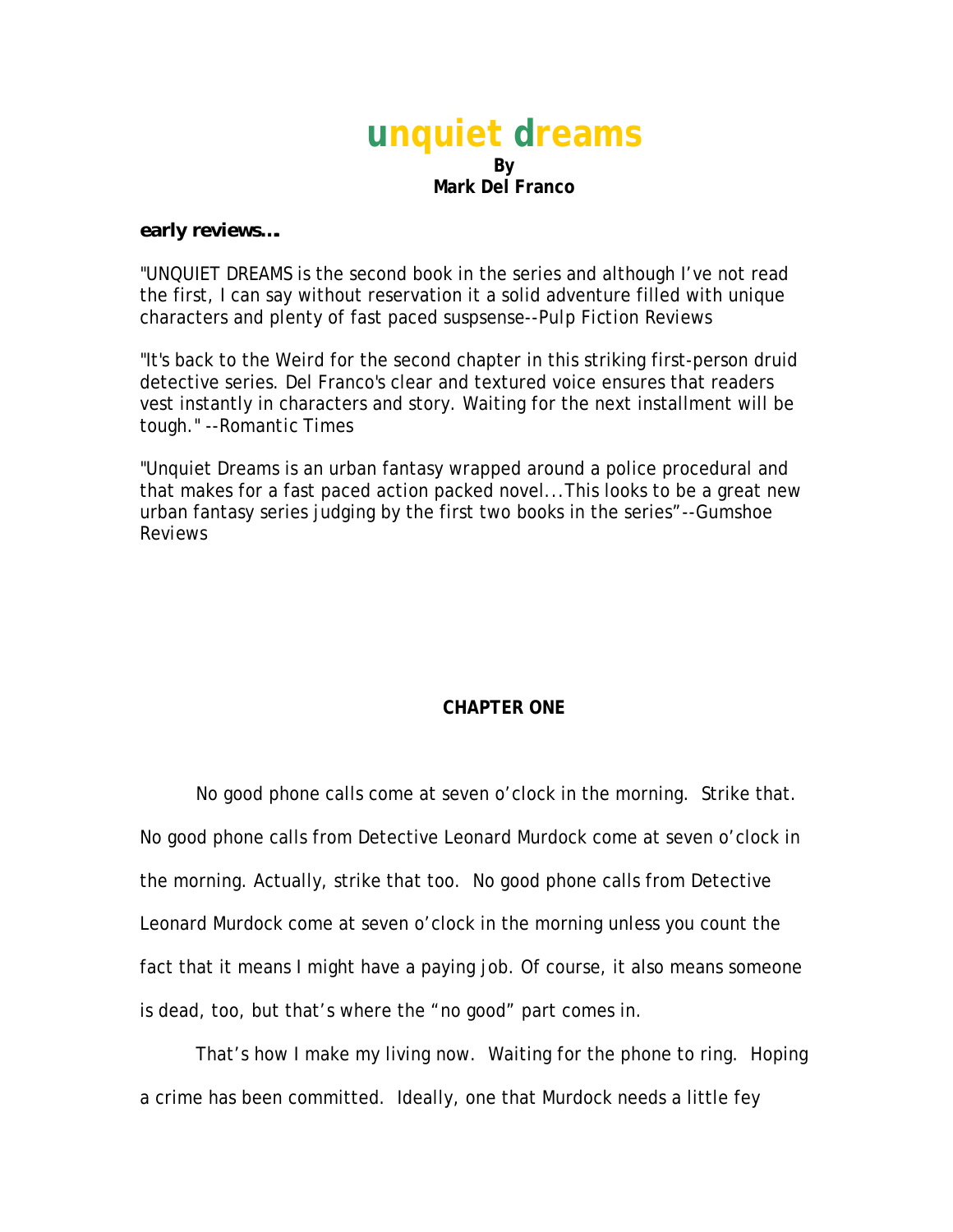expertise on. Some people make the mistake of thinking I used to be a highpowered druid working the crime unit for the Fey Guild. The only 'used-to-be' part of that is working for the Guild. I'm still a druid. I still look in the mirror and think 'Yes, Connor Grey, you are a druid.' Just because I've lost most of my abilities doesn't mean I am not what I am. To be fey, to be a member of a species that can manipulate what is superstitiously called magic, is not just a job description. It's a state of being.

And my current state of being was in the backseat of a cab wishing I had a cup of coffee. Murdock had given me an address in the deep end of the Weird. The Weird is not the nicest neighborhood in Boston. It's certainly not the safest. But it's where the fey live when they have nowhere else to go. There's a comfort in that, a community of sorts, that outsiders don't understand. Especially when so many people end up dead here.

The cab pulled off Old Northern Avenue onto a narrow lane that ran between two burnt-out warehouses. A block away, the lane ended at a desolate field with a small group of people wandering about, which, given the early hour, could only be my destination. I paid the driver, got out and shivered. It was cold--too cold for early October and much colder than when I got in the cab just a few blocks away. I looked up at the sky and sensed more than saw a faint white haze in the air that was by no means natural.

The early morning sun cast a surreal light, bleaching colors like a faded photograph. At the curb, a police car with its blue lights flashing enhanced the effect with a silvery sheen. Across the field from where I stood, the officers'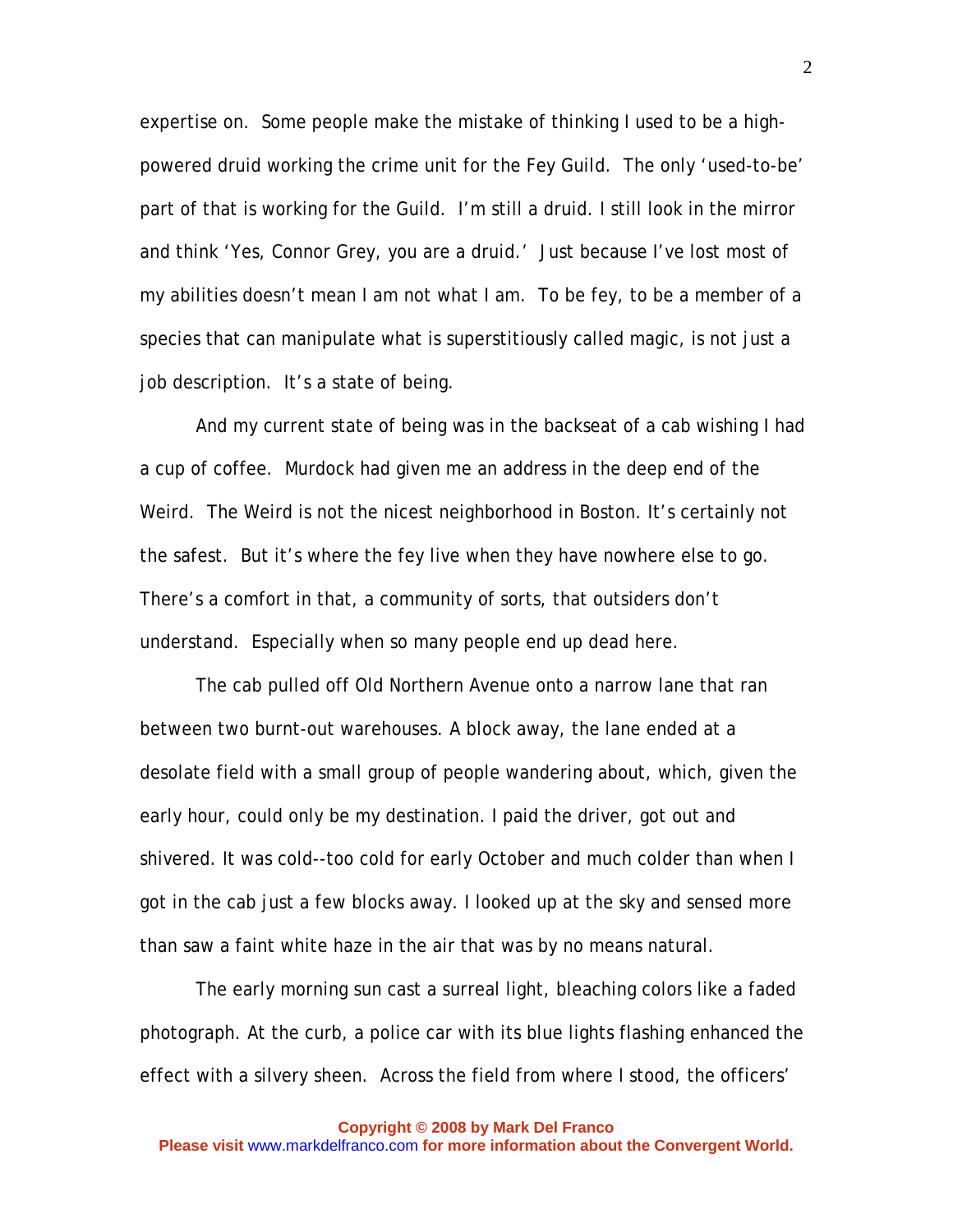uniforms looked almost black and the medical examiner's coat a stark white. I recognized Murdock immediately by his long trenchcoat even though it looked a pale beige instead of its normal camel color. The field looked ashen.

I stepped across the remains of a sidewalk and walked toward them. It had rained like hell the night before, and while the field should have been muddy, it was now an uneven surface of frozen ruts. I made my way to the center of activity, a body in dark clothing lying on the ground.

Murdock didn't see me until I was standing next to him. "Bit nippy," I said.

He didn't startle, but smiled slightly as he cupped his hands over his mouth and blew into them. "That's part of why I called you."

I nodded. As a human, Murdock has no fey abilities, but he's worked the Weird long enough to know when something is, well, weird. He's good at what he does, and part of what makes him good is that he knows when to ask for help. It's a lesson I'm still learning.

I bunched my own cold hands into the pockets of my leather jacket. It didn't occur to me when I left the apartment that I'd need gloves in early October. "What do you have?"

He gestured at the obvious body. "Tell me why I called you."

I stepped away from him, then between another officer and the medical examiner. On first glance at the body, my chest tightened. "Dammit, Murdock, you could have warned me it was a kid."

"Late teens, we're guessing. Haven't checked for ID yet," he said.

**Please visit** www.markdelfranco.com **for more information about the Convergent World.**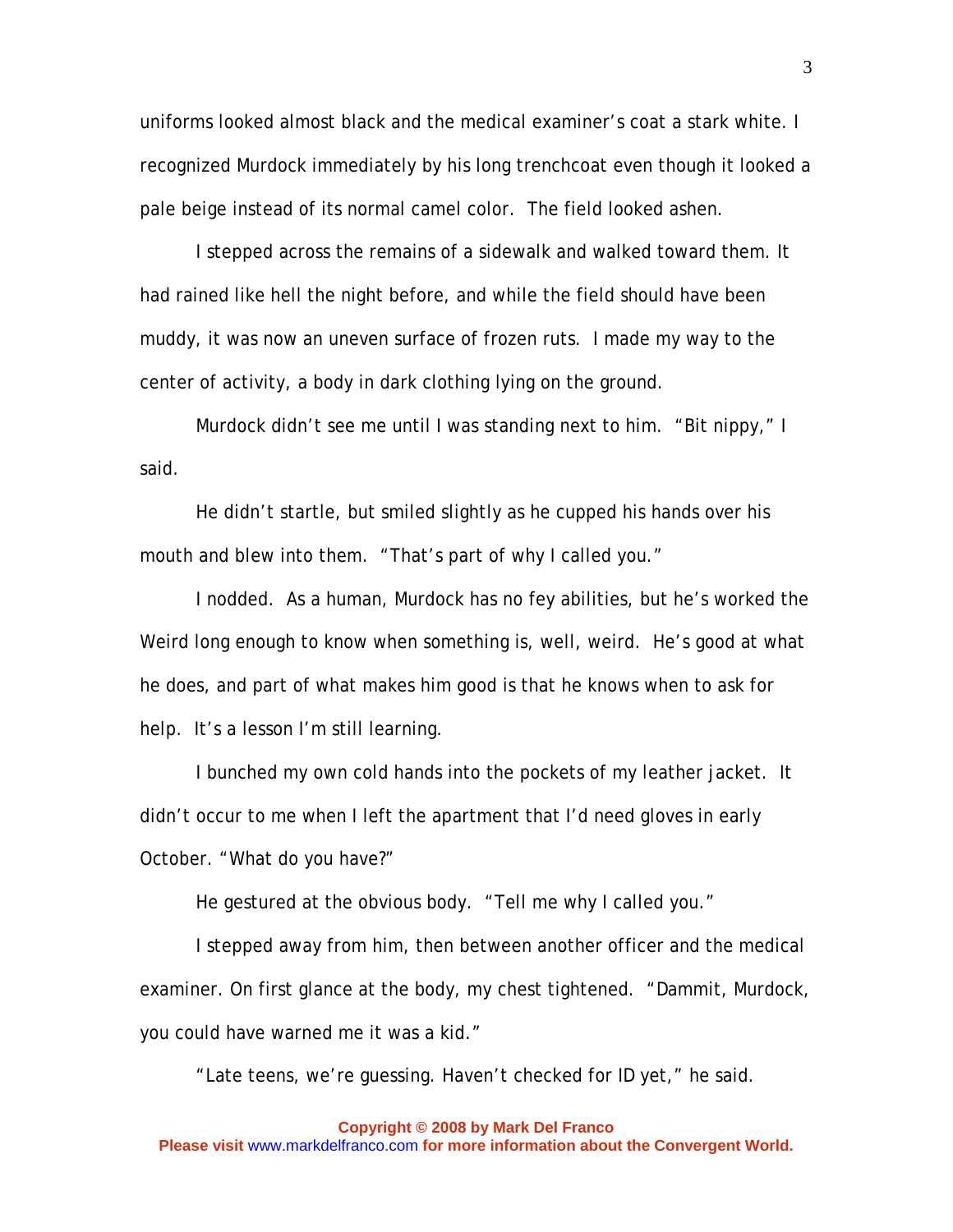The cop standing next to me nodded without saying anything. When you're with law enforcement, you see a lot of things you'd rather not. Dead kids are the worst. The younger they are, the worse it is. Even if this guy—this boy—turned out to be eighteen or nineteen, he still had a helluva lot of life to miss out on. And his parents, if he had them, were still going to be heartbroken. Telling the parents is the second worst thing about it.

I put that aside for now and took in the scene. Lying face up was a white, dark-brown-haired male, obviously young, with a pained grimace locked on his face. His head angled up too sharply to one side which probably meant a broken neck. His arms and legs splayed out haphazardly. One foot had an orange Nike sneaker, the other just a plain white sock. He wore two black hooded sweatshirts, generic-looking jeans, and a bright yellow bandana on his head. The bandana was wrapped so that knotted ends stuck out from his temples. At a guess, I'd go with gangbanger. So far, unremarkable.

I swept my eyes up and down the body again. His clothes were frozen. That meant he was out in the rain long enough to get soaked before the air got cold enough to freeze him. And the mud around him. He was embedded in it, sunk a good two or three inches into the ground.

I scanned the periphery of the body and gazed outward in concentric circles as I turned. "He ended up here before the mud froze, but there're no footprints and no indication he was dragged. No sign of a struggle."

"Bingo," said Murdock. "Tossed or dropped?"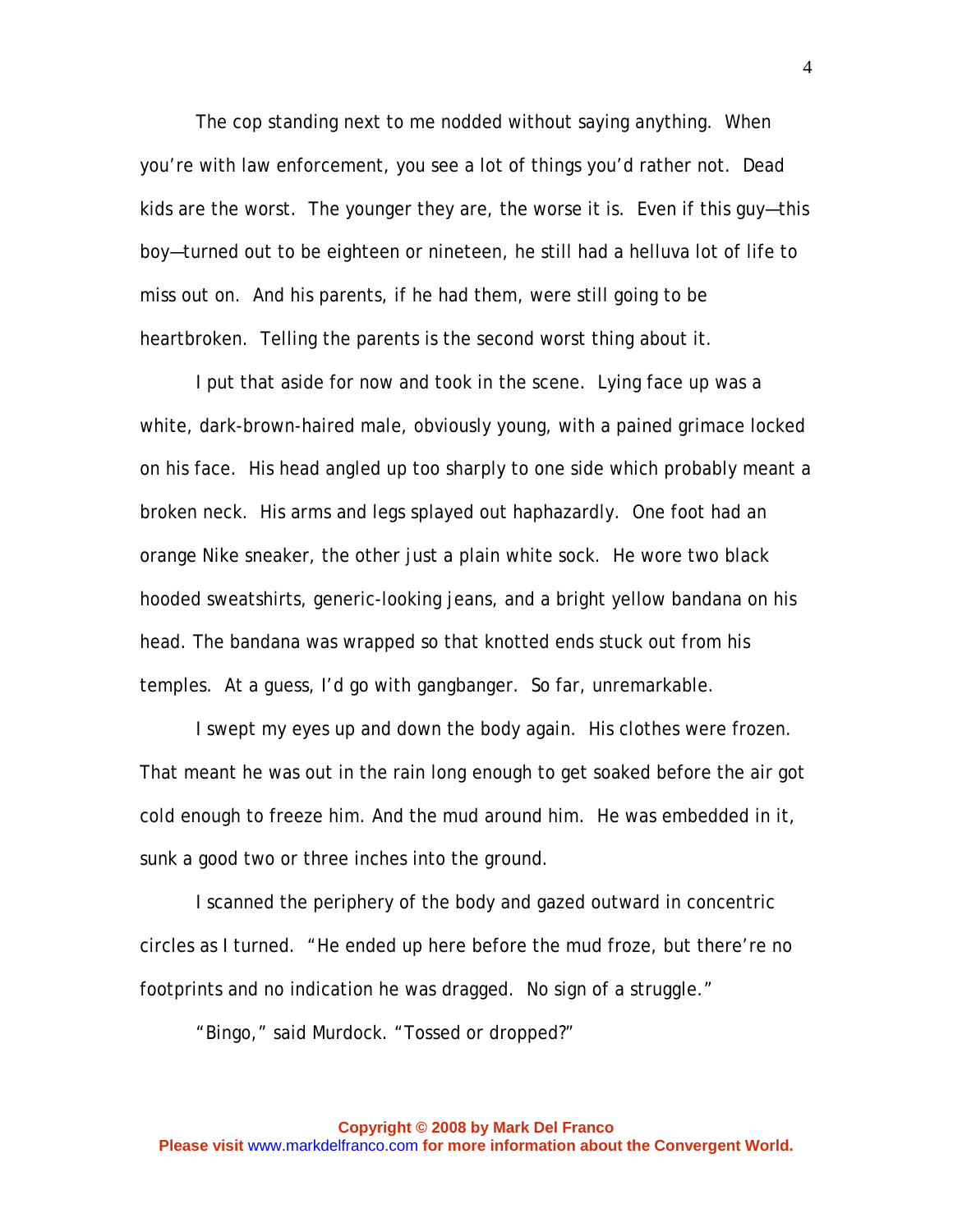Now I saw why Murdock had called me. The kid was too far from the edge of the field to have landed in this spot on his own. Either someone with tremendous strength had tossed him in or someone who could fly had dropped him. A fairy dropping him was an obvious possibility. I estimated the shortest distance to the street at fifty feet, well within the range of strength for a troll or even a dwarf. It could have also been an UnSeelie, one of the shunned fey that don't fit into any species category easily. We didn't see a lot of those in Boston, but it was too early to rule out them out.

"I'd go for dropped," I said. "There's no slippage in the mud. He looks like he came straight down. I suppose if he were flung the right way from the street, he wouldn't slide, but dropped is the easier explanation."

Murdoch nodded as though he had come to the same conclusion. "Naturally, that leads to 'why?'"

I shrugged. "I don't know, Murdock. Look at the gear he's wearing. I think you're looking at a gang fight."

He tilted his head to the side as he continued looking at the body. "No physical signs of struggle, no visible bruises. We might find something when he's stripped, but why would a fey bother with him?"

"Fey gangs are out there, too, Murdock. The xenos figure out how to hold their own against the fey ones. You know that," I said. "And the human ones have been known to hire free-lancers for a little revenge. I'd check that angle."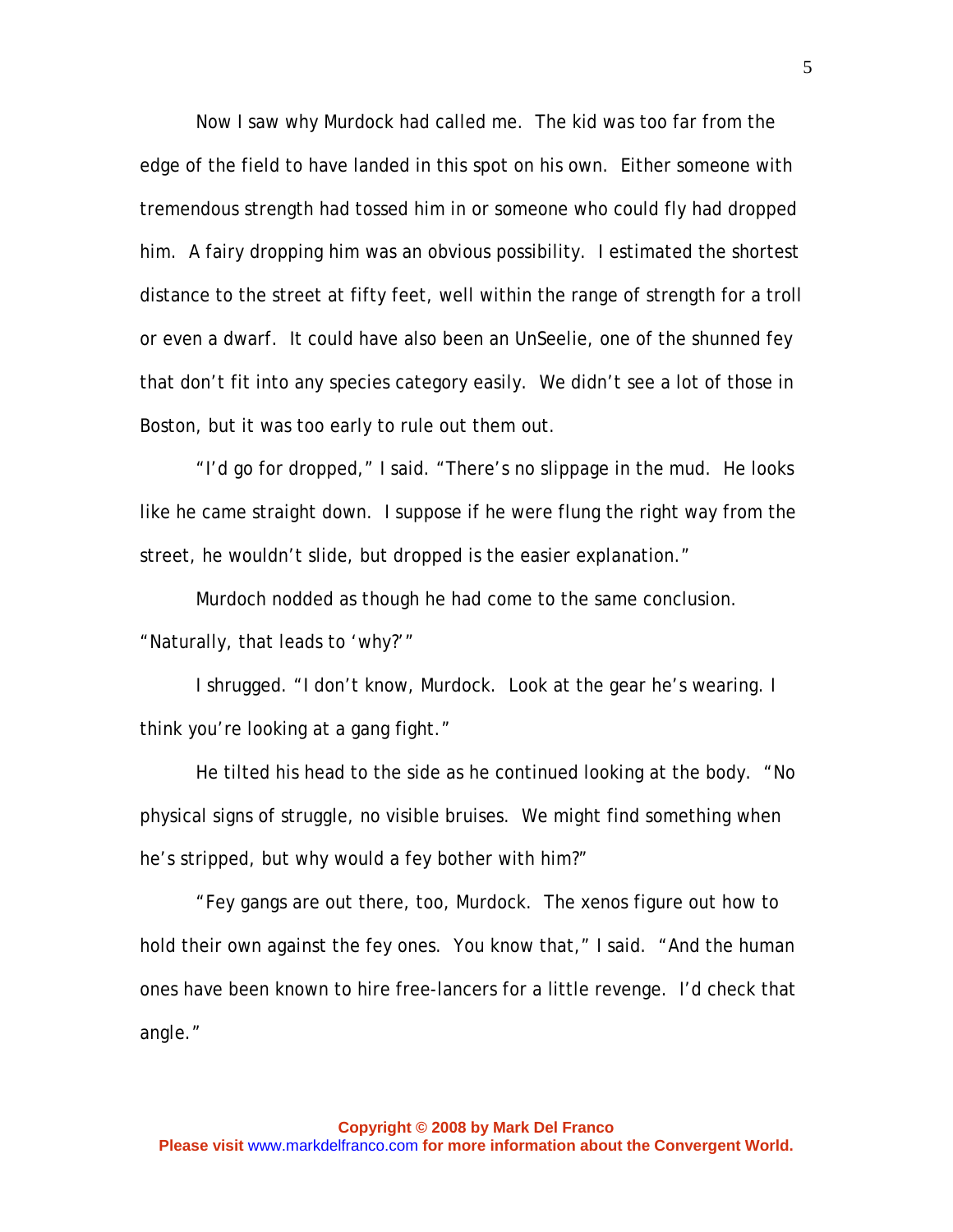He didn't look convinced, but that's Murdock's nature. He won't be happy until he nails it down precisely. I know he has more than a few files of unsolved cases that he uses for bedtime reading. He's the type.

"Can you sense anything off him?" Murdock asked.

At one time, I had the ability to manipulate essence on a high level. I was growing, maturing into my skills to the point where I thought I might end up being one of the most powerful druids alive. It sounds vain and ambitious, which is why I would never have admitted the thought aloud to anyone. But I did suspect that about myself. I had attracted the attention of some very powerful people, who took me under their wings, some of them literally. The more I learned, the more I saw that I hadn't peaked yet.

But I fell. More like, 'was knocked on my ass.' Hot on the trail of a miscreant terrorist elf named Bergin Vize, I had cornered him in a power plant. Just when I thought I could take him out, Something Happened. No one knows quite sure what., but it involved a lot of essence, a Teutonic ring of power and a smidge of nuclear energy. I don't remember anything after catching up to him. I woke up dead inside, with no real ability anymore, a mysterious mass in my head that feels like molten knives stabbing my brain whenever I try to manipulate essence. It gives me a really, really bad headache.

Now I have just a few abilities, none of which are extraordinary for someone of my kind. Humans normals can replicate most of what I can do with the right accessories. Except for one thing, which is literally sense essence. For some reason, that skill remains strong. It might be because it's a biological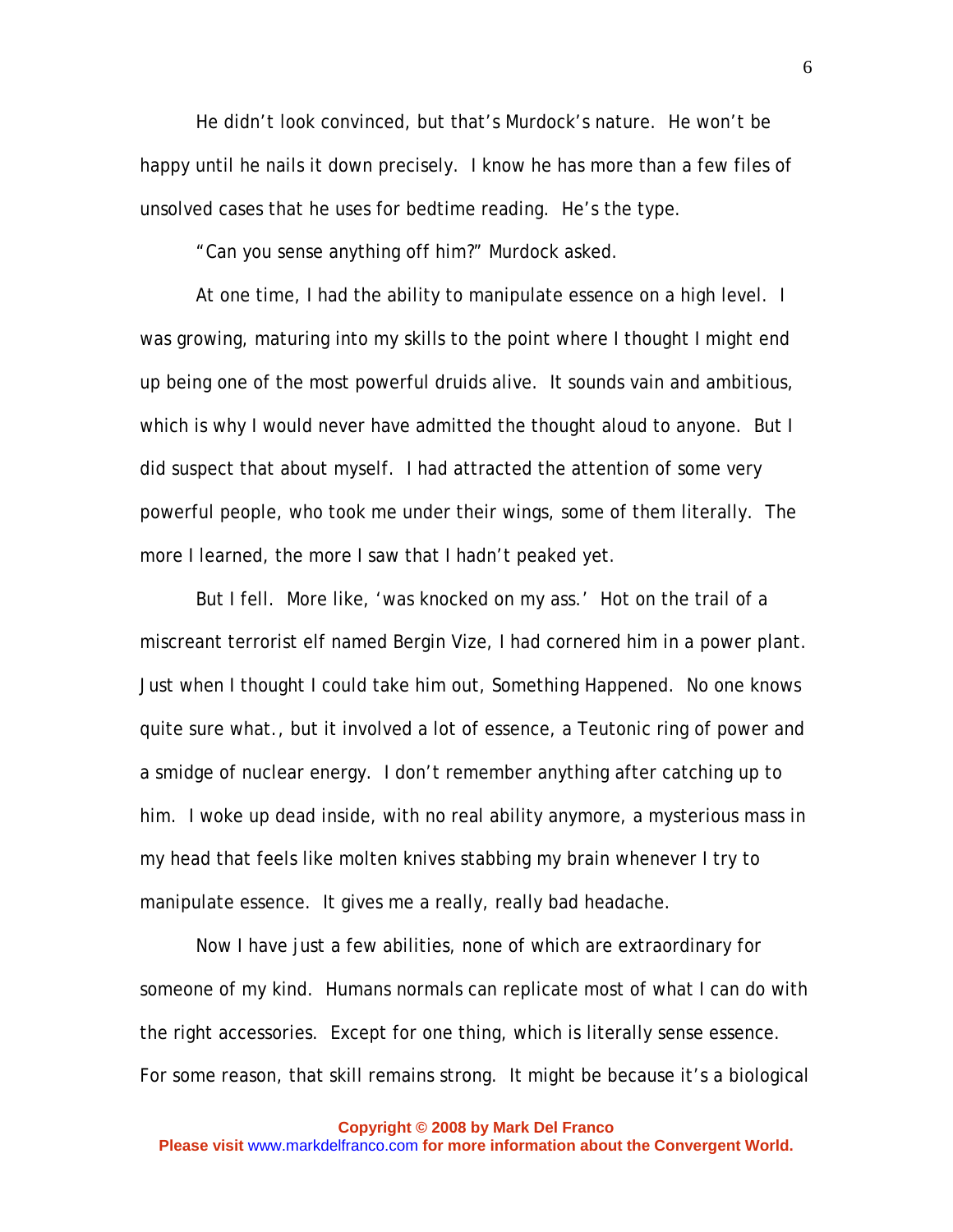function. Receptors in my nose and eyes are what make it work. Most fey have the ability to some extent, but not as strongly as druids. Researchers have been studying the phenomena for decades with no real understanding.

So, it was time for my parlor trick. "Can I have everyone step away from the body a moment?" I said.

Since working with Murdock, I was beginning to recognize more of the local force. In turn, they were getting used to me being around to help. The officers and medical examiner shuffled back to allow me a clear space.

I crouched over the victim, trying not to think about how young he was. Sometimes when you see dead bodies, you can tell if they knew what was coming. This kid did. He died scared. I shook the thought away and inhaled. The boy had been dead awhile. Between the cold and the rain, most of the essence he recently had come in contact with had faded. What hit me immediately was troll. Trolls have a strong essence that lingers. They also stink. That lingers, too. The next strongest essence was human, but not the victim's. He had been with another human for an extended period before he died. To complicate matters, I picked up traces of two different elves and a fairy, all weak enough that I could not place the actual clans.

I told Murdock what I had found. "Our victim keeps very strange company."

"Well, it is the Weird," he said.

I stood up. "True. But you don't get elves and fairies hanging out together much. And everyone is creeped out by trolls."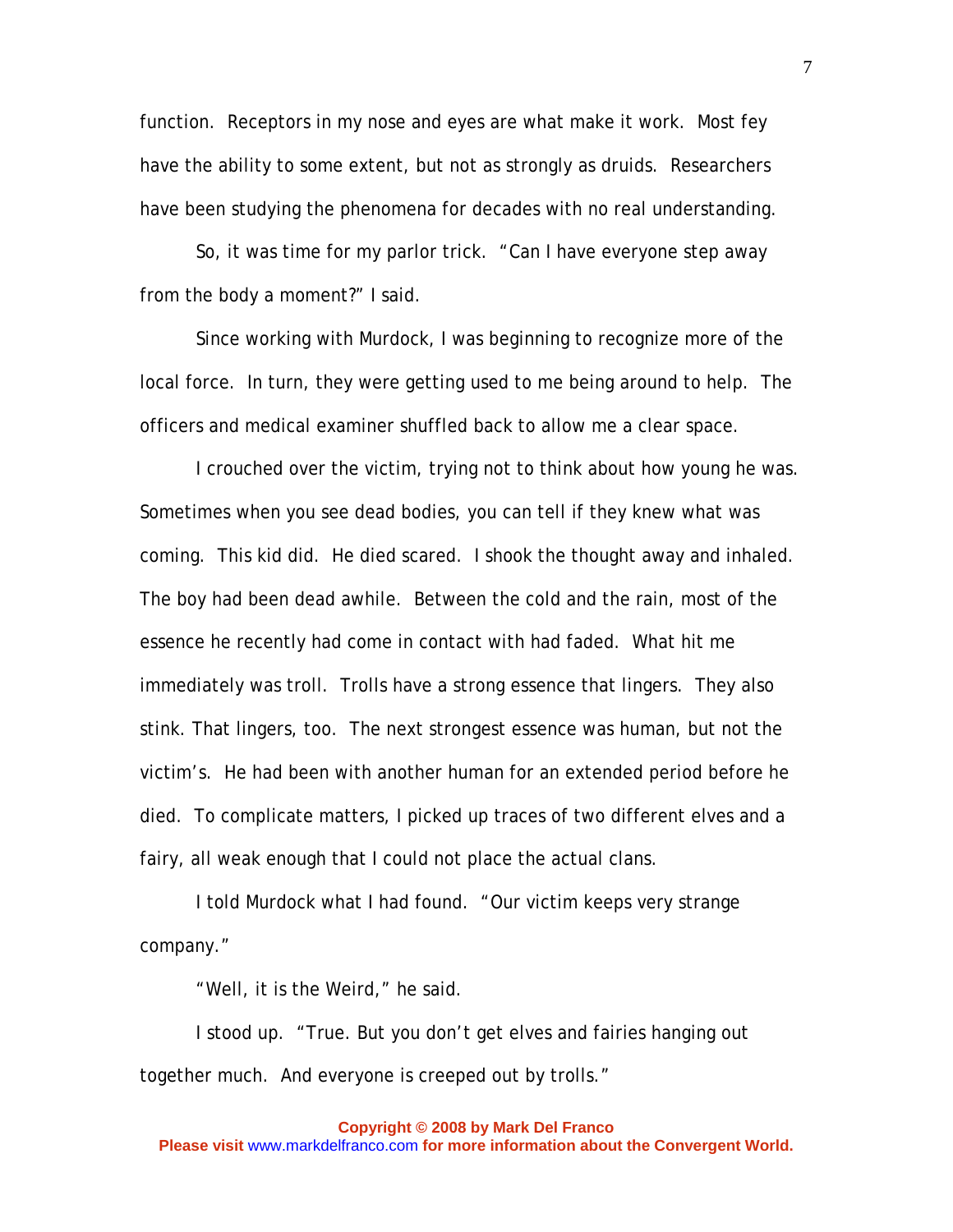"That's Guild talk, Connor. Politics don't mean shit down here."

He had a point. Publicly, the Guild was all about fey crime investigation first, politics second. Operatively, it's the other way around. It makes a show of unity between the fey races—druids and fairies, elves and dwarves all one big happy family. But underneath lies chronic suspicion of each other's motives. It's been going on for over a century. The Celtic and Teutonic races had a little war that got out of hand and somehow it caused the event known as Convergence. Modern reality found itself merged with parts of Faerie that it thought were just myth and legend. And the fight continues, sometimes physically, but mostly in boardrooms now.

Me, I couldn't care less about Faerie. I was born here. I have no nostalgia for a place I've never known. While leaders of both sides talk about return, I'll take this reality, thank you. Besides, I've asked people who would know, and there's no Guinness in Faerie, so it couldn't be that great.

"You're right. But it still complicates things. He came in contact with two of the races that could have dropped him here. If I thought about it, I could probably come up with a way for an elf to do it, too. They're pretty strong," I said.

Murdock shrugged. "Hence, the job. We have some leads now. And unless this kid ends up being the son of the President of the United States, you know the Guild is not going to take the case. So it's mine. Ours, if you want in."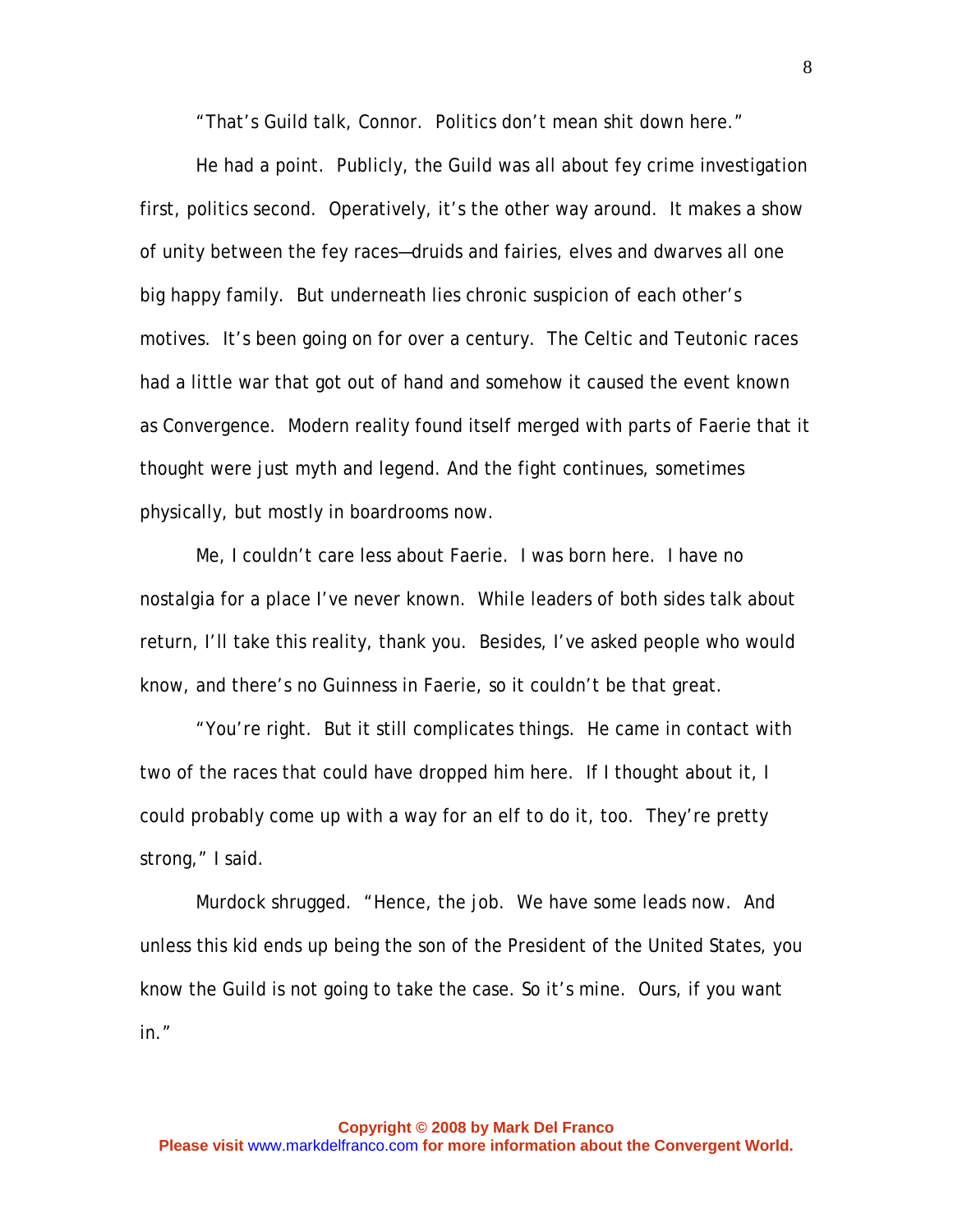I didn't have to think about it. I hate unsolved kid murders, human or fey. "I'm in."

He turned his face to the sky. "What about this cold? It's only around here."

I had a little mind hiccup. Seeing Murdock check out the sky had me thinking for a moment that he could see the residual essence I was seeing, which wasn't possible for a human. Then I realized he was just doing what everyone does when they talk about the weather; they look up.

I scanned the strip of sky above us. The haze of essence covered the entire block we were on. "I'm curious about that myself. There's a residual haze of essence up there. Let's check it out."

I walked across the field with Murdock a step behind me. We crossed the street to an abandoned warehouse. Grabbing the end of a fire escape ladder, I gave it a hard tug. It clattered down to within a few feet of the pavement. I gave the metal rungs a good shake to make sure they'd stay attached. Even as I did it, I tried to understand my logic of possibly pulling a fire escape down on top of me being somehow safer than it collapsing under me. Fortunately, it held.

We jogged the six flights without speaking, our breaths streaking warm plumes into the cold air. Murdock and I work out often together. The fire escape was like doing the StairMaster, only colder and with more clothes. At the top, we used a vertical ladder to the roof. Actually, the remains of the

9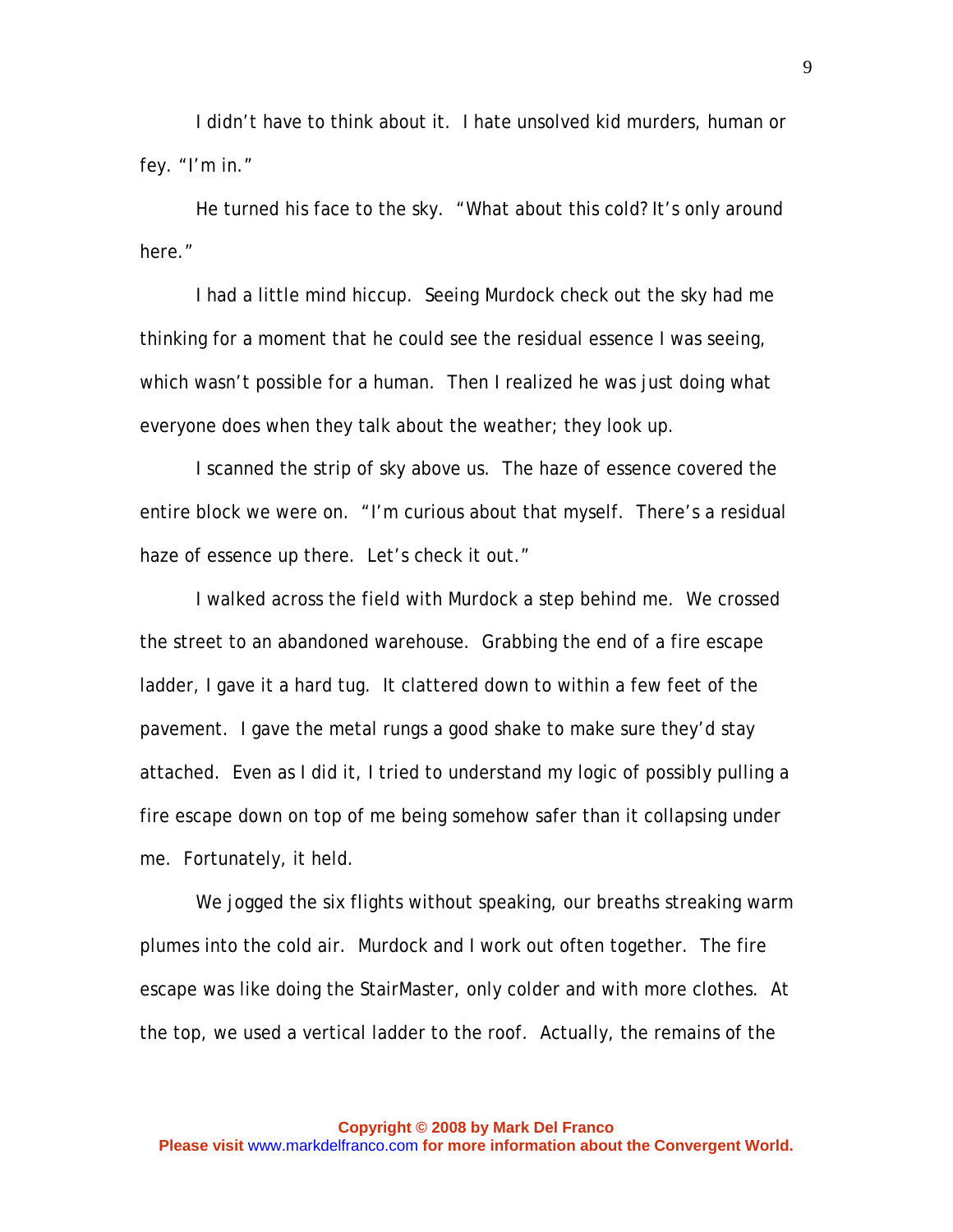roof. Most of it had fallen in, creating an open crater of space with a lovely view of the rubble-strewn top floor.

The rising sun hit us full in the face, and I felt a surge of essence from Murdock. Even as I turned to look at him, it faded. As a human normal, Murdock's essence should register on the low end of the scale. A few months earlier, he had helped me accidentally save the world and caught a nasty blast from an insane fairy. Or elf. It's hard to describe. Anyway, since then his essence has been mucked up.

Everyone's essence is unique, like fingerprints, and the different species of fey resonate differently. Murdock's essence fluctuates throughout the day from normal to damn strong. What makes that odd is that usually only the fey have strong essence. Elves and fairies. Trolls and dwarves. Druids and the like. Yet, Murdock always feels human. He says he doesn't feel any different except for an occasional adrenaline surge. He's on outpatient from Avalon Memorial Hospital now. I'm no healer, but I had a sneaky suspicion they're as baffled as I am.

Above us, a streak of white haze marked a trail of essence. That's where the cold was coming from. Weather manipulation was probably as old as Faerie itself. Keeping crops growing, protecting livestock and clearing or clouding the skies for a battle were keen motivation for developing the ability. Boosting existing conditions was simple; Changing clear skies to rain was complex. The end result depends on the manipulator's level of skill and ability.

10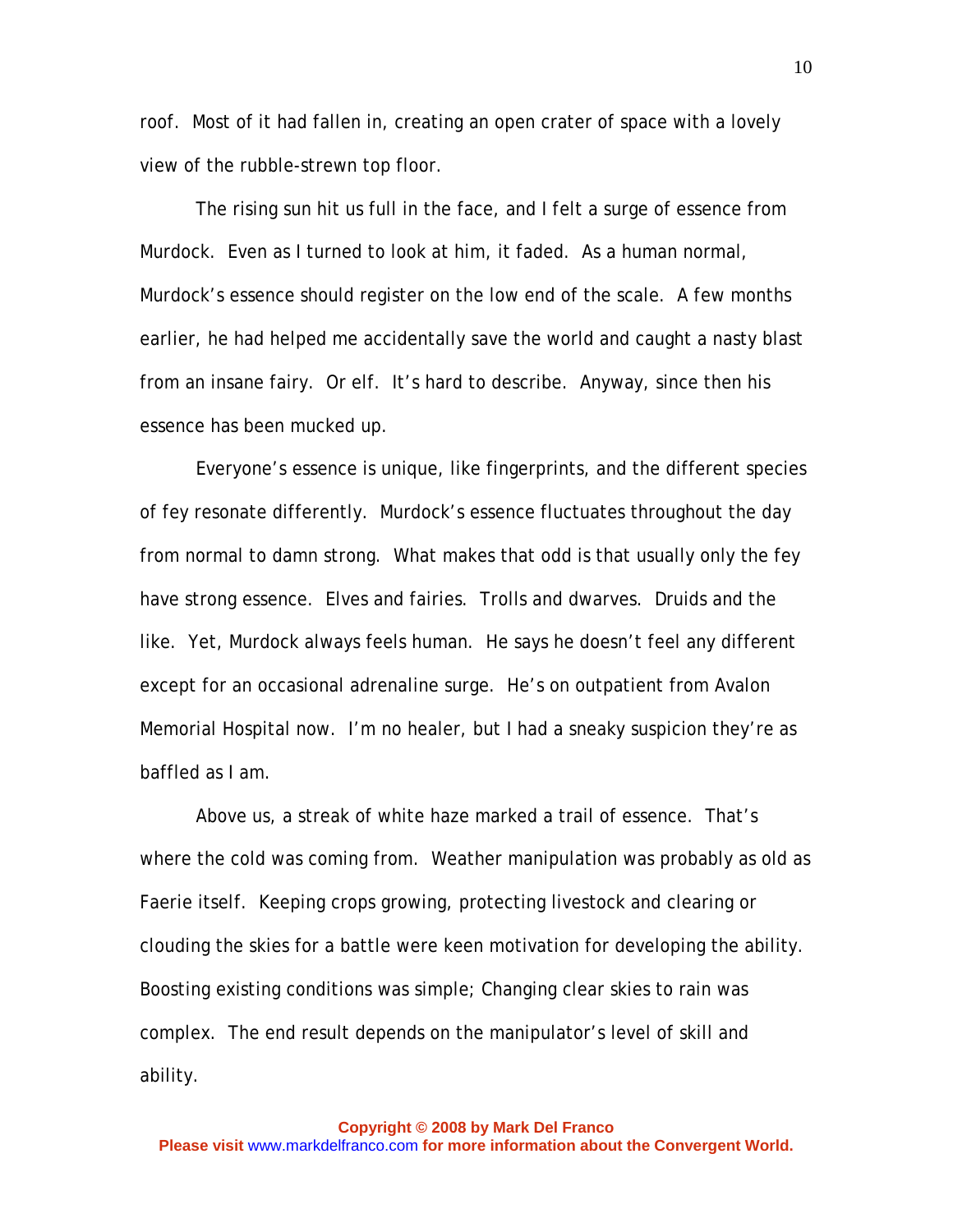The after-effect of this particular manipulation was pedestrian in results but grand in execution. The ambient air temperature had been lowered below freezing, something that was fairly easy to do in early October near the open ocean because the air was already cold and changeable. The level of ability applied, however, was impressive. The haze was easily two or three blocks wide, nearly three-quarters of a mile long, and long lasting enough to freeze water. That took Power of the serious kind.

The northern edge of the haze, not far from where we stood near Old Northern Avenue, had begun to break up, indicating the effect was not being maintained. As it snaked southward, its density increased. At the far southern end, it appeared uniform. That told me that the spell had been initiated nearby and sent southward—first effects were the first to fade. Even as I watched, the spell eroded away from us.

"I doubt this is related, Murdock," I said. "It's a pretty powerful spell and looks like it had a defined purpose. I think the kid just happened to die here. Whoever has the ability to make this level of cold happen, probably has more creative ways to kill someone and hide the body."

"And the powerful don't really care what happens down here beneath them," said Murdock.

I didn't respond. I didn't need to. That statement summarized an entire conversation for Murdock and me. He's been on the police force a long time, long enough to get out of the Weird. I ended up living in it when I lost everything else, and it opened my eyes. No one cares about the Weird, at least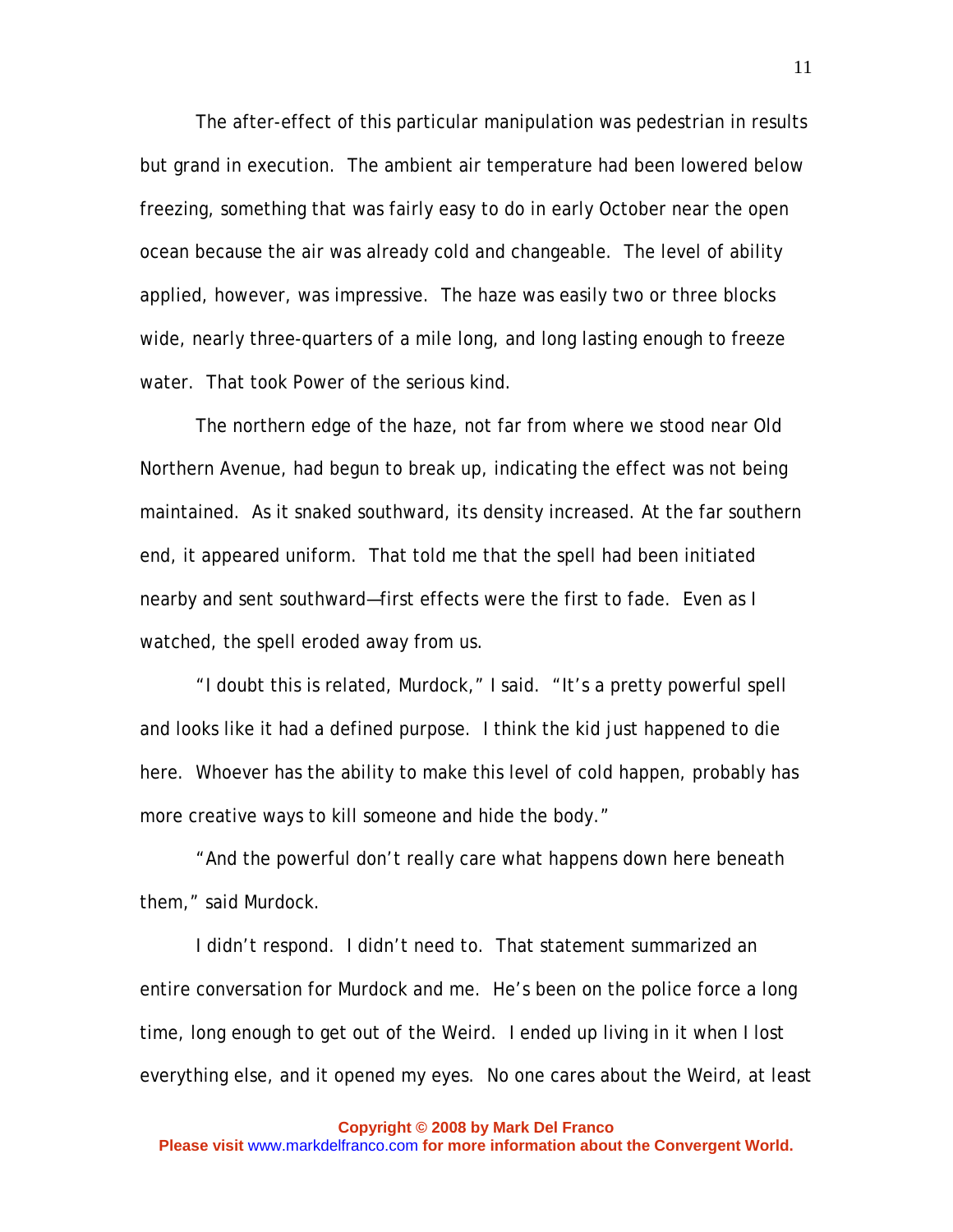no one official. Sure, around election time politicians will give a nice little speech about making the place better and cleaning out the riff-raff. The only problem with that is most people outside the Weird consider everyone in it to be that riff-raff. Murdock and I know better. Lots of good people live down here, people who fell through the cracks of everywhere else. And, yeah, some of them are a little shady. But most of them are only trying to get by. They don't deserve to be ignored. A few nasties poke their heads up every once in a while. When they do, they find Murdock waiting to smack them down again. And if they're fey, I get to help.

"So, what do you know about gangs?" I asked.

Murdock shrugged. "Just the majors. The Sapiens. The TruKnights. HiFlys. A couple of others. I know mostly snitches. I don't keep close track of the rivalries unless it's related to a case I'm on. I've got good ties with the gang unit though. I'll check to see if yellow and black is a known xeno."

Xeno was the current catch-moniker for humans, mostly teenagers and early twenty-somethings, who don't like the fey and form a nice little social club whose entertainment involves harassment and, all too often, violence against the fey. The phrase itself doesn't make sense unless you knew it was evolved from "xenophobic gangs." Don't get me wrong—there are plenty of fey gangs, too, that technically meet the definition of xenophobic. But, they are seen as the minority and so their antagonists earned the xenophobic badge first.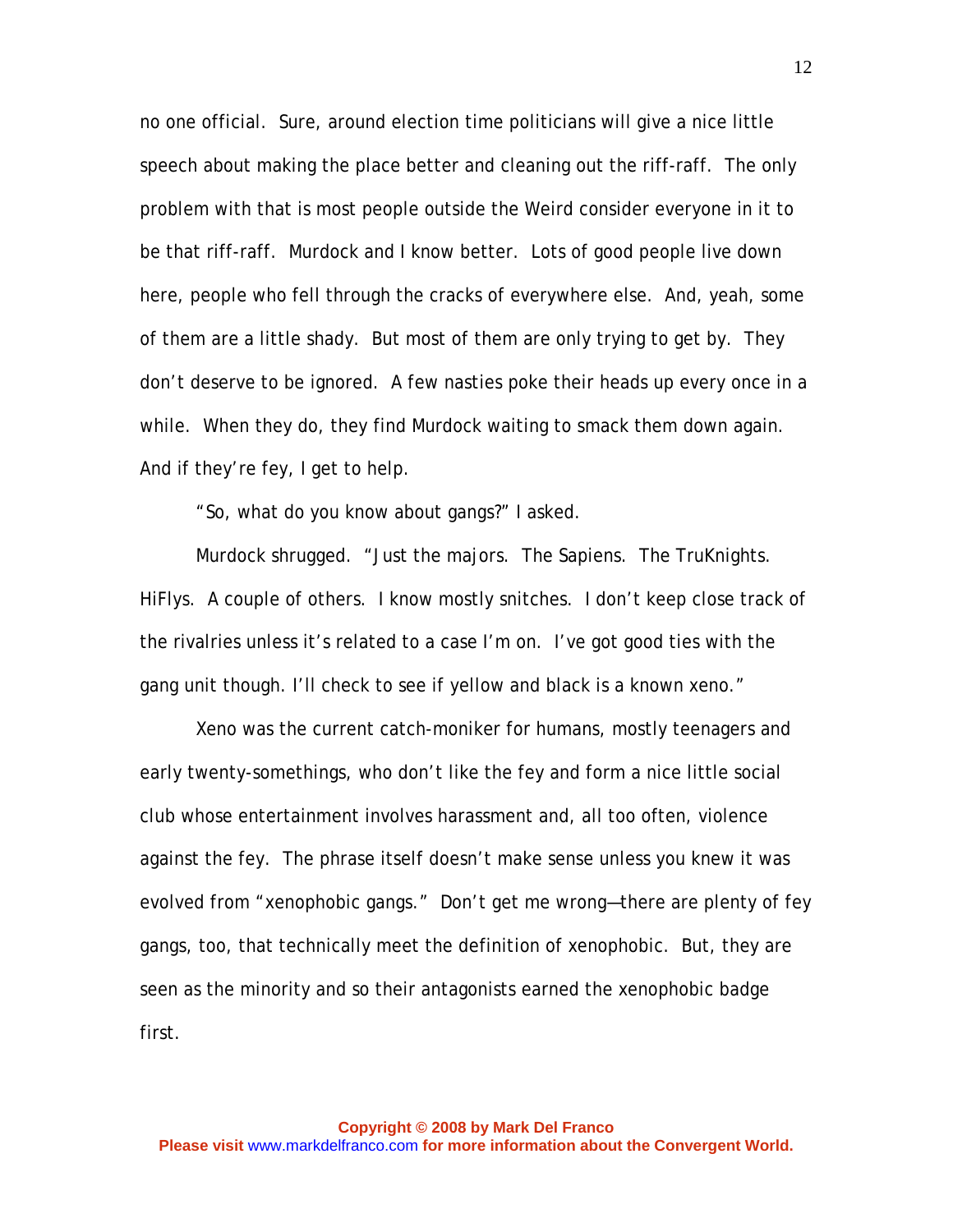I looked down at the field, then the surrounding area. "Do you know whose turf it is? Nothing's here but empty buildings."

I waited while Murdock flipped through his mental files. "Not sure. I don't think anybody's. It's elves to the south. Human and fairies along Oh No. I think this is a no man's land." Oh No was the local nickname for Old Northern Avenue. You hear the phrase used with everything from fear to laughter.

"If a gangbanger dies in an empty field and no one is around to hear it, is he a gangsta?" I said. Murdock didn't laugh. I wasn't really trying to be funny.

Murdock blew into his hands again. "I still don't like this cold. You know I like to rule out anomalies at crime scenes only for good reason. You're more likely to find out what it was for."

"Sure," I said. I had contacts that Murdock couldn't necessarily cultivate. For one thing, I was fey. While it doesn't always produce cooperation and honesty among the fey, simple psychology still applies. Like groups are more willing to extend trust to one of their own. I also lived right in the Weird, and people can tell. Places generate their own essence imprints, and if you stay in them long enough, you pick it up, too. Murdock smells like South Boston, not the Weird. That's not a criticism. It's like recognizing someone's accent. Whatever attributes you assign to that is your own prejudice.

13